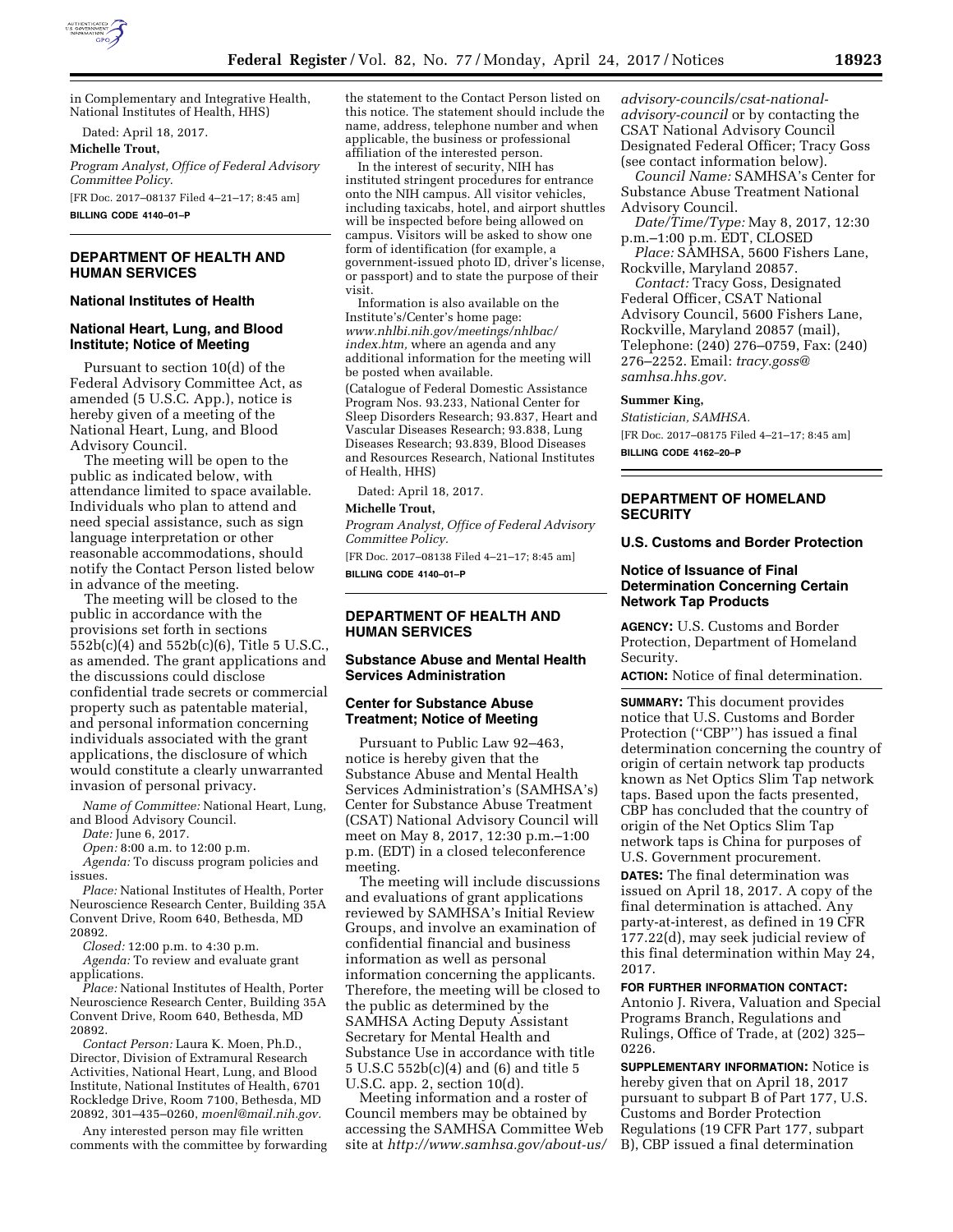concerning the country of origin of certain network tap products known as Net Optics Slim Tap network taps, which may be offered to the U.S. Government under an undesignated government procurement contract. This final determination, HQ 280619, was issued under procedures set forth at 19 CFR Part 177, subpart B, which implements Title III of the Trade Agreements Act of 1979, as amended (19 U.S.C. 2511–18). In the final determination, CBP concluded that the last substantial transformation took place in China. Therefore, the country of origin of the Net Optics Slim Tap network taps is China for purposes of U.S. Government procurement.

Section 177.29, CBP Regulations (19 CFR 177.29), provides that a notice of final determination shall be published in the **Federal Register** within 60 days of the date the final determination is issued. Section 177.30, CBP Regulations (19 CFR 177.30), provides that any party-at-interest, as defined in 19 CFR 177.22(d), may seek judicial review of a final determination within 30 days of publication of such determination in the **Federal Register**.

Dated: April 18, 2017.

**Alice A. Kipel,** 

*Executive Director, Regulations and Rulings, Office of Trade.* 

# **Attachment**

# **HQ H280619**

April 18, 2017 OT:RR:CTF:VS H280619 AJR CATEGORY: Origin Mr. Jackson C. Pai

Bryan Cave LLP

120 Broadway, Suite 300

Santa Monica, CA 90401–2386

RE: U.S. Government Procurement; Country of Origin of Network Tap;

Substantial Transformation Dear Mr. Pai:

This is in response to your letter, dated October 13, 2016, requesting a final determination on behalf of Ixia, pursuant to subpart B of Part 177 of the U.S. Customs and Border Protection (''CBP'') Regulations (19 CFR Part 177). Under these regulations, which implement Title III of the Trade Agreements Act of 1979 (''TAA''), as amended (19 U.S.C. 2511 *et seq.*), CBP issues country of origin advisory rulings and final determinations as to whether an article is or would be a product of a designated country or instrumentality for the purposes of granting waivers of certain ''Buy American'' restrictions in U.S. law or practice for products offered for sale to the U.S. Government.

This final determination concerns the country of origin of Ixia's Net Optics

Slim Tap network tap (''Slim Tap''). We note that Ixia is a party-at-interest within the meaning of 19 CFR 177.22(d)(1) and is entitled to request this final determination. In addition, we have reviewed and grant the request for confidentiality pursuant to 19 CFR 177.2(b)(7), with respect to certain information submitted.

# **FACTS:**

The Slim Tap is a network tap produced by Ixia. A network tap is a fiber optic device that provides a physical connection or access to a network. Network taps enable users to physically connect a computer or other monitoring device to a network for the purpose of evaluating, monitoring, or checking network issues.

The Slim Tap consists of three optic to LC–LC adapters from Taiwan, two fiber optic splitters from China, a chassis from the United States, a foam tube holder from the United States, a bracket from the United States, screws from the United States, and three tamper proof labels from the United States. The components from Taiwan and China are imported into the United States, separately in different shipments at different times. In the United States, these foreign and domestic components are assembled into the finished product, the Slim Tap, by specially trained technicians. During this assembly process, the technicians must install the adapters from Taiwan and splitters from China in a specific manner per the wiring diagram for the Slim Tap, or else the finished product will not work properly. After assembly, the Slim Tap is tested to determine if the signal or line drops fall within acceptable parameters and to assure that the unit is otherwise functioning properly. According to Ixia, this assembly and testing process in the United States takes approximately 15 minutes.

In correspondence with the National Commodity Specialist Division (''NCSD''), Ixia provided the following information concerning the imported adapter and splitter components:

**Adapters**—the adapters connect the outside fiber connection to the internal fiber connections inside the tap. The adapter merges these two fiber optic connectors into one connection, which allows the light to pass with very little disruption.

**Splitters**—the main source of the optical splitters is glass from glass fibers that are fused together, and these fused glass fibers are held in a protective aluminum tube. The fiber optic splitter allows light frequency to pass through at very high speeds over long distances. The splitters are considered completely

passive because there is no change to the data that is passed through the splitters within the Slim Tap.<sup>1</sup> According to Ixia, ''[t]he main purpose of splitters is the passing of data from one product to another, but splitting it into two signals allows the customer to input data into data analyzing tools.''

Ixia provided us with a product sample of the Slim Tap. We note that the three adapters on the front of the Slim Tap are labeled ''A'', ''B'', and ''A/ B'', with the ''A'' and ''B'' adapters having both an "in" and "out" component, while ''A/B'' adapter only has two ''out'' components. The reason for there being two ''in'' components and four ''out'' components is because the splitters splits one incoming signal into two outgoing signals.

### ISSUE:

What is the country of origin of the Slim Tap for purposes of U.S. Government procurement?

### LAW AND ANALYSIS:

Pursuant to subpart B of Part 177, 19 CFR 177.21 *et seq.,* which implements Title III of the Trade Agreements Act of 1979, as amended (19 U.S.C. 2511 *et seq.*), CBP issues country of origin advisory rulings and final determinations as to whether an article is or would be a product of a designated country or instrumentality for the purposes of granting waivers of certain ''Buy American'' restrictions in U.S. law or practice for products offered for sale to the U.S. Government.

Under the rule of origin set forth under 19 U.S.C. 2518(4)(B):

An article is a product of a country or instrumentality only if (i) it is wholly the growth, product, or manufacture of that country or instrumentality, or (ii) in the case of an article which consists in whole or in part of materials from another country or instrumentality, it has been substantially transformed into a new and different article of commerce with a name, character, or use distinct from that of the article or articles from which it was so transformed.

 $^{\rm 1}$  There is no change to data passing through the splitters in the Slim Tap because the splitters lack electronic components required to convert data in the form of light frequency into electronic data in digital form. For instance, data is delivered into and out of the Slim Tap via the adapters that are connected to external fiber connections, which permits data in the form of light frequency to enter and exit the Slim Tap with very little disruption. Within the Slim Tap, the adapters are connected to the fiber optic splitters, permitting the light frequency to pass through and exit the Slim Tap in the same form that it entered. The data remains in this form, as an untouched wavelength of light, until it reaches an external transceiver from another device, which converts the data into electronic form.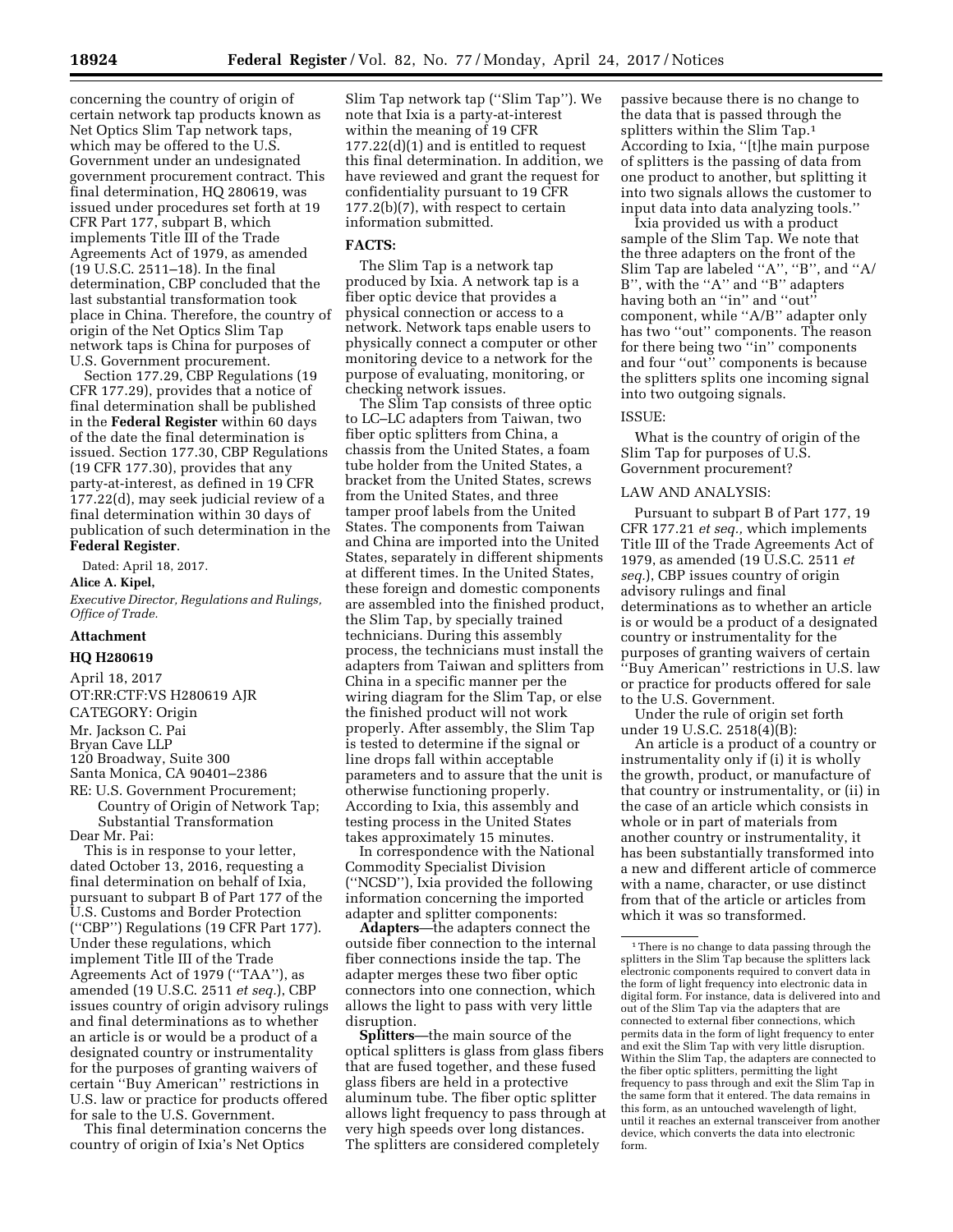# *See also* 19 CFR 177.22(a).

In rendering advisory rulings and final determinations for purposes of U.S. Government procurement, CBP applies the provisions of subpart B of part 177 consistent with the Federal Acquisition Regulations. *See* 19 CFR 177.21. In this regard, CBP recognizes that the Federal Acquisition Regulations restrict the U.S. Government's purchase of products to U.S.-made or designated country end products for acquisitions subject to the TAA. *See* 48 CFR 25.403(c)(1). The Federal Acquisition Regulations define ''U.S.-made end product'' as:

[A]n article that is mined, produced, or manufactured in the United States or that is substantially transformed in the United States into a new and different article of commerce with a name, character, or use distinct from that of the article or articles from which it was transformed.

### 48 CFR 25.003.

In order to determine whether a substantial transformation occurs when components of various origins are assembled into completed products, CBP considers the totality of the circumstances and makes such determinations on a case-by-case basis. *See Nat'l Hand Tool Corp.* v. *United States,* 16 CIT 308, *aff'd,* 989 F.2d 1201 (Fed. Cir. 1993); and *Belcrest Linens* v. *United States,* 573 F. Supp. 1149 (Ct. Int'l Trade 1983), *aff'd,* 741 F.2d 1368 (Fed. Cir. 1984). The primary consideration in substantial transformation cases is whether the processing of the components renders a product with a new name, character, and use. *See Energizer Battery, Inc.* v. *United States,* 2016 CIT LEXIS 116, 12– 15. In *Energizer Battery,* the court examined the name, character, and use test to determine that imported components did not undergo a substantial transformation when assembled into a flashlight in the United States. *Id.* 

With regard to a change in name, *Energizer Battery* stated that the ''issue is not whether Plaintiff imported approximately fifty 'flashlights,' but rather whether the Plaintiff's imported components retained their names after they were assembled into the [. . .] flashlight. Thus, the proper query would be whether the 'lens ring with overmold' or the 'switch lever' or the 'TIR lens' or any of the LEDs or any other component would still be called by their pre-importation name after assembly into the finished flashlight, or whether they would be indistinguishable in name from the finished product.'' *See id.* at 25. It was

also noted that a change in name was the least compelling of the factors in the name, character, and use test. *Id.* The court in *Energizer Battery* found that there was no change in name because the constituent components of the flashlight had not lost their individual names as a result of the postimportation assembly. *Id.* 

With regard to a change in character, *Energizer Battery* stated that there often needs to be a substantial alteration in the characteristics of the imported components. *See id.* at 18–19. It was noted that courts have been reluctant to find a change in character when the imported articles did not undergo a physical change. *Id.* Additionally, the court indicated that analyzing this factor may require comparing the imported articles to the ''essence'' of the completed article. *Id.* In *Energizer Battery,* the assembly process in the United States required completing the lens head subassembly which had already been partially assembled in China, and then assembling the completed lens head assembly with the remaining flashlight components. *Id.*  The court in *Energizer Battery* held that there was no change in character because these assembly operations in the United States were not considered to have changed the shape or material composition of the imported components. *Id.* 

With regard to a change in use, *Energizer Battery* stated that previous courts have found a change in use when the end-use of the imported product was no longer interchangeable with the enduse of the product after post-importation processing. *See id.* at 26. Furthermore, *Energizer Battery* noted that ''the proper query for this case is not whether the components as imported have the form and function of the final product, but whether the components have a predetermined end-use at the time of importation.'' To this extent, ''[w]hen articles are imported in prefabricated form with a pre-determined use, the assembly of those articles into the final product, without more, may not rise to the level of substantial transformation.'' *Id.* Here, the court in *Energizer Battery*  held that there was no change in use because all of the imported components had a pre-determined end-use as parts and components of the flashlight at the time of importation. *Id.* The court noted that even the imported wire had been pre-cut to particular lengths needed to assemble the flash light. *Id.* 

In this case, we are similarly examining whether imported components undergo a substantial transformation when assembled into the final product in the United States.

Namely, while network taps and flashlights are different products, both this case and *Energizer Battery*  ultimately require an analysis of the same underlying scenario—whether the post-importation assembly of foreign subassemblies, where such assembly consists of physically connecting the subassemblies through wiring and relatively simple insertions and fastening, render the foreign subassemblies into a product with a new name, character, and use. For the following reasons, we find that the imported splitters and adapters do not change in name, character, or use.

As noted above, the Slim Tap consists of three adapters from Taiwan, two splitters from China, a foam tube holder from the United States, brackets and screws from the United States, and labels from the United States. Per the assembly diagram provided by Ixia, the foreign subassemblies are removed from their packaging, with the adapters being snapped into the chassis and the splitters being inserted into the foam tube holder that has already been attached to the chassis. After the adapters and splitters are placed into their proper positions within the chassis, the adapters and splitters are connected according to the precise instructions of the wiring diagram. Once the adapters and splitters are properly wired, the bracket, labels, and chassis cover are attached with screws to complete the assembly of the Slim Tap.

In examining whether a change in name occurred, we note that the foreign adapters and splitters do not lose their individual names as a result of this postimportation assembly process. Per the assembly description and wiring diagram, the adapters and splitters would still be identified as the adapter and splitter components of the Slim Tap. To this extent, each imported component retains its pre-importation name after post-importation assembly in the same manner that the various lenses retained their pre-importation name after their assembly into the flashlight. Accordingly, we find that the imported adapters and splitters do not change in name as a result of the post-importation assembly.

We also find that the assembly of the Slim Tap in the United States does not render a change in character to the adapters and splitters. Like in *Energizer Battery,* the imported adapters and splitters do not change in shape or material composition as a result of the post-importation assembly. *See Ferrostaal Metals Corp.* v. *United States,*  11 CIT 470, 477 (1987) (holding that a change in character occurred when a continuous hot-dip galvanizing process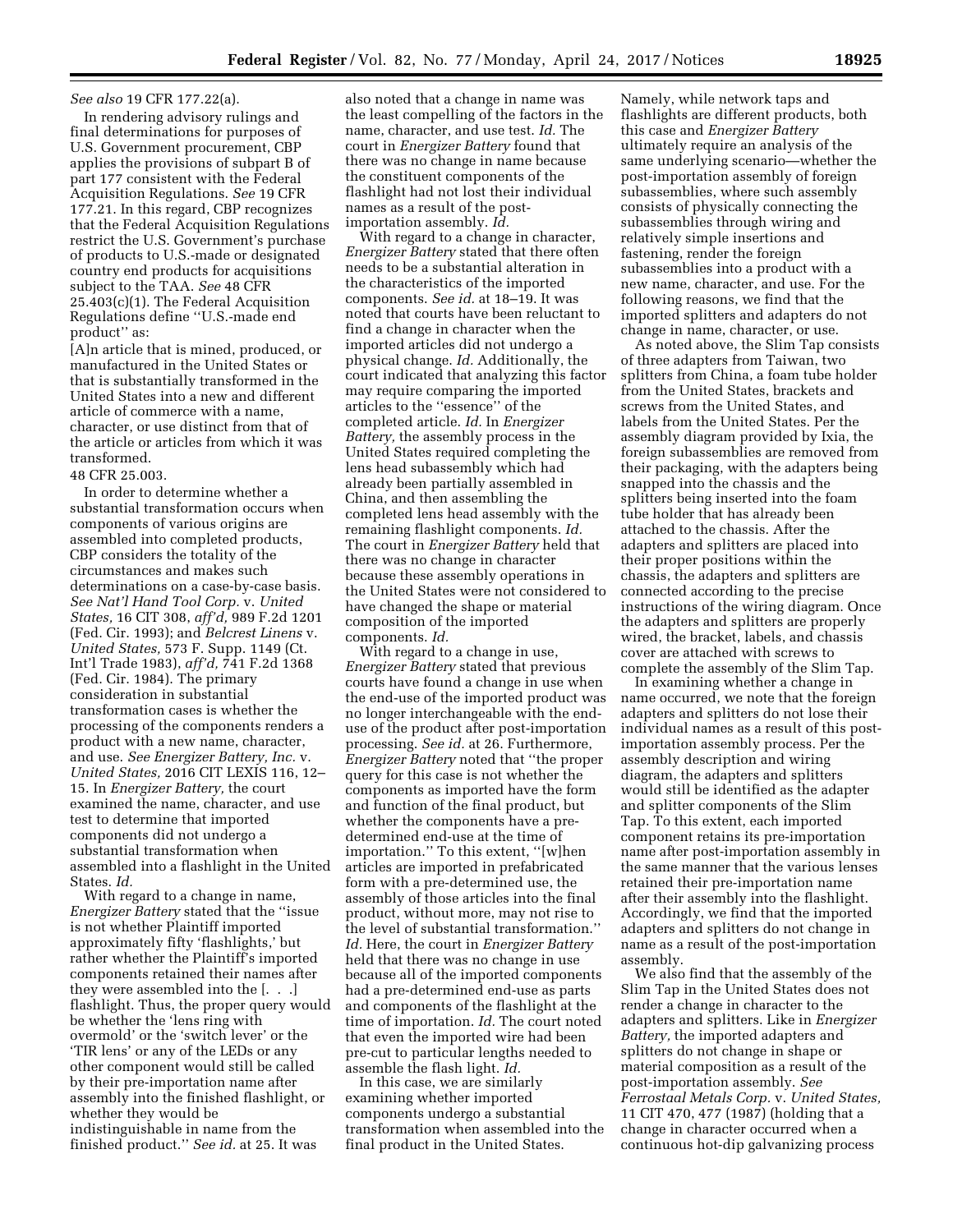transforms a strong, brittle product which cannot be formed into a durable, corrosion-resistant product which is less hard, but formable for a range of commercial applications); and *Nat'l Hand Tool,* 16 CIT at 311 (holding that a change in character did not occur when a heating process changed the microstructure of the materials, but did not change the chemical composition of the materials, and the form of the components remained the same). Here, through an examination of the wiring diagram and Slim Tap product sample, the imported adapters and splitters remain physically recognizable as such despite their further attachments resulting from the post-importation assembly. Moreover, the adapters and splitters are imported with a specific material composition that permits data in the form of light frequency to travel through these components without disruption. While the post-assembly importation physically connects the imported components with the other components of the Slim Tap, this process does not alter the material composition of the adapters and splitters.

In examining whether a change in use occurred, we note that Ixia uses the imported adapters and splitters because such are comprised of precise materials that permit passing data through the Slim Tap in the manner required by the product. As in *Energizer Battery,* the imported materials are imported in a prefabricated form with a predetermined end use as components of the Slim Tap. *See Ferrostaal Metals,* 11 CIT at 477 (holding that there was a change in use because the galvanizing process resulted in steel that was only rarely interchangeable with the imported steel); and *Ran-Paige Co., Inc.*  v. *United States,* 35 Fed. Cl. 117, 121– 122 (1996) (holding that there was no change in use because attaching handles to pans and covers did not change the use of the components, especially given the fact the use was predetermined at the time of importation). Here, the adapters and splitters are prefabricated with a specific material composition that serves the purpose of the Slim Tap. Though these imported components are attached to the other components of the Slim Tap, this post-importation assembly does not permanently alter the components in a manner that would prevent the components in the Slim Tap from being considered interchangeable with the imported components. Accordingly, we find that the imported adapters and splitters do not change in use as a result of the post-importation assembly.

Therefore, through an analysis of the name, character, and use test, we find that the imported components do not undergo a substantial transformation when assembled into the Slim Tap in the United States. Nonetheless, Ixia makes two other arguments that the imported components are substantially transformed into the Slim Tap. First, Ixia argues that we should consider whether the Slim Tap would have originating status under the North American Free Trade Agreement (''NAFTA'') tariff shift rules when determining whether a substantial transformation occurred. However, as noted in *Energizer Battery,* the comparison to NAFTA ''is inapposite because NAFTA is a specialized trade regime, the benefits of which do not mirror the more generalized 'most favored nation' treatment afforded to countries not party to the agreement in question.'' *See id.* at 32.

Additionally, Ixia argues that the assembly of the Slim Tap results in a substantial transformation of the imported components because the assembly process in the United States requires skilled technicians to do a microscopic examination of the splitters, install the parts according to a complex wiring diagram, and engage through complex testing procedures. In support of this argument, Ixia cites *Carlson Furniture Industries* v. *United States,* 65 Cust. Ct 474 (1970) (holding imported unfinished chairs where substantially transformed into finished chairs by an assembly process that involved fitting and gluing the wooden parts together, cutting the parts to length, leveling the legs, and, in some cases, upholstering the chairs, and fitting the legs with glides and casters); and New York Ruling Letter (''NY'') N120765, dated September 24, 2010 (holding that a network security manager was substantially transformed by a process that involved assembling and wiring various imported hardware components together, as well as installing and configuring software onto the product).

As noted by Ixia, examining whether a substantial transformed occurred may require the consideration of subsidiary factors such as the resources expended on product design and development, the extent and nature of post-assembly inspection and testing procedures, and the degree of skill required during the actual manufacturing process. *See Energizer Battery,* 2016 CIT LEXIS at 20. Moreover, in cases in which postimportation processing entails assembly, the nature of the assembly has been considered together with the name, character, and use test in making a

substantial transformation determination. *See id; Belcrest Linens,*  741 F.2d at 1371; and *Uniroyal, Inc.* v. *United States,* 542 F. Supp. 1026, 1031, *aff'd,* 702 F.2d 1022 (Fed. Cir. 1983). However, assembly operations that are minimal or simple, as opposed to complex or meaningful, will generally not result in a substantial transformation. *See* C.S.D. 80–111, C.S.D. 85–25, C.S.D. 89–110, C.S.D. 89– 118, C.S.D. 90–51, and C.S.D. 90–97.

Here, we find that the assembly process is not sufficiently complex or meaningful to render a substantial transformation of the imported components. We distinguish the comparisons to the assembly processes in *Carlson Furniture* and NY N120765 because such involve additional procedures (e.g. cutting wooden parts to length, downloading software, etc.) that do not take place in the present case. Rather, in this case, the assembly primarily consists of inserting and fastening the imported components into the chassis, and wiring the imported components together. Including the testing process after assembly, the total process in the United States takes about 15 minutes. In *Energizer Battery,* the process of assembling and testing about 50 components (of which about 40 percent consisted of fasteners) into flashlights in the United States took between 7 and 13 minutes, and was not considered to rise above the level of a simple assembly. *See id* at 27–28. Similarly, we find that the process of assembling and testing fewer components into the Slim Tap does not constitute a complex assembly and testing process that would render a substantial transformation of the imported components.

Accordingly, in this case, there are two foreign components, neither of which are substantially transformed by the further processing in the United States. As a result, the Slim Tap cannot be considered a product of the United States for purposes of U.S. Government procurement. However, since the adapters are from a designated country (Taiwan) and the splitters are from a non-designated country (China), and both are incorporated into one endproduct (the Slim Tap), it still needs to be determined which of these two countries is the country of origin of the Slim Tap for purposes of U.S. Government procurement.

As noted in *Energizer Battery,* within the name, character, and use test, determining the country of origin through a substantial transformation analysis may require comparing the ''essence'' of the imported articles to that of the completed article. Here, we